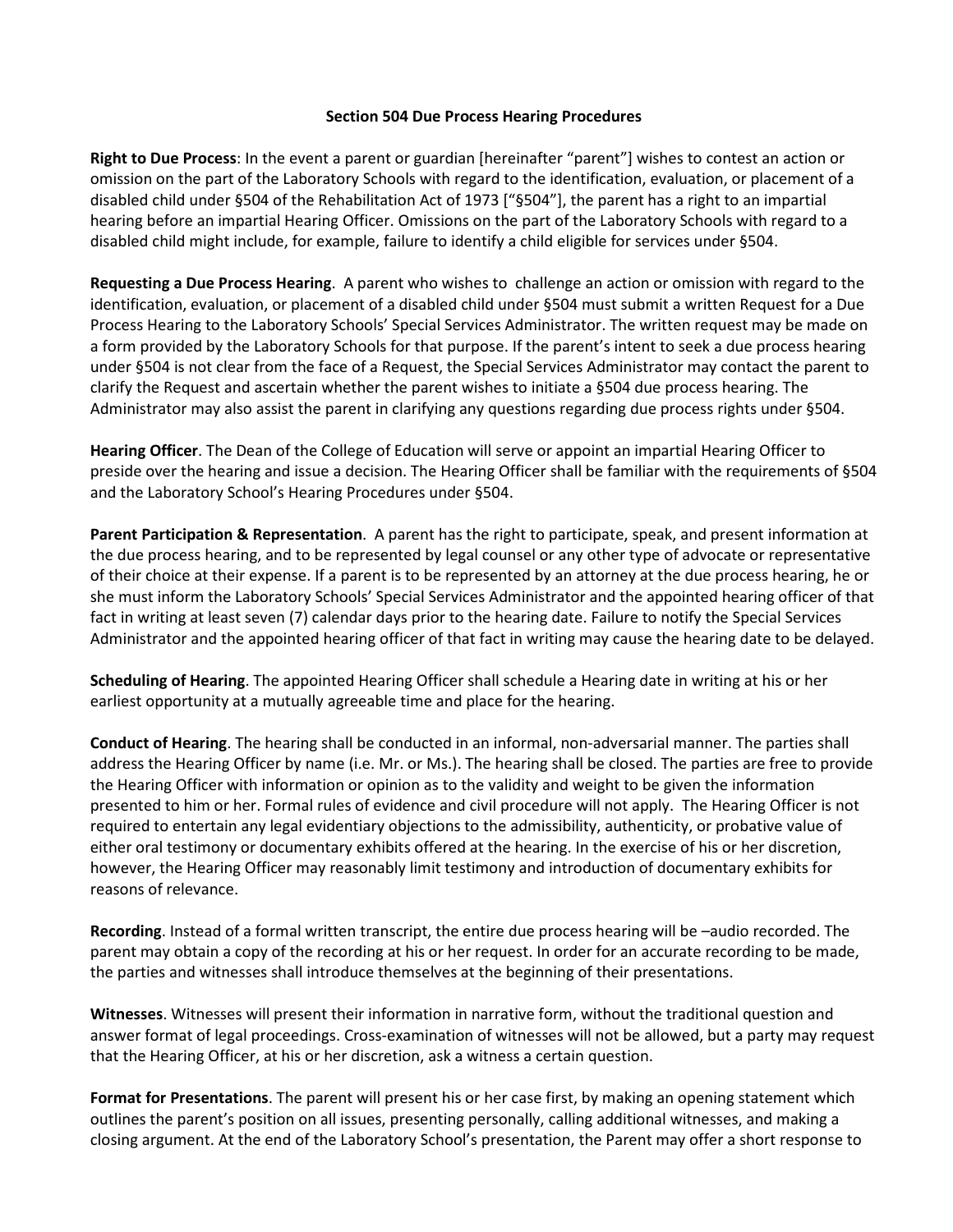the Laboratory School's case. The above format is not required, but may be helpful in organizing the presentation of the case to the Hearing Officer.

Submission of Documentary Exhibits and Written Arguments. As part of their presentations, the parties may submit any reports, evaluations, correspondence, notes, or any other documents that may support their positions and that the Hearing Officer will admit at his or her discretion. Each separate documentary exhibit submitted to the Hearing Officer by either party must be marked numerically (i. e., Parent 1, Parent 2; Lab School 1, Lab School 2, etc.).The Hearing Officer may, in the exercise of his or her discretion, reasonably limit the number of documents to be submitted for his or her review, as well as the number of witnesses and the length and/or scope of their presentations or statements. The parties may submit, at the Hearing Officer's discretion, a written statement summarizing and characterizing the information presented at the hearing, and providing legal authority in support of their position.

Closing of Hearing. At the conclusion of all presentations, the Hearing Officer will close the hearing and set a date for the issuance of the written decision. The Hearing Officer will issue a a written recommendation to the Dean of the College of Education regarding the issues raised and recommending what corrective action, if any, the Laboratory School must take. The Dean of the College of Education will review the recommended decision and issue a final written decision to the parties.

Decision Time line. A decision must be issued within forty-five (45) days after the date the Request for a Due Process Hearing is received by the Laboratory Schools, unless the time period is extended by the Hearing Officer.

Remedies and Relief. The Hearing Officer must confine his or her orders and rulings to those matters that involve identification, evaluation, or placement of children under §504 and to the provisions of the regulations implementing §504.

Review Procedure. If not satisfied by the final decision, a parent may seek review of the hearing decision in a court of competent jurisdiction, generally the closest federal district court.

Complaints to the Office for Civil Rights (OCR). At any time, a parent may file a complaint with OCR if he or she believes that the Laboratory Schools have violated any provision or regulation of §504. The filing of a complaint does not affect the hearing process or the time lines set forth above. OCR addresses §504 complaints separately and independently of the local hearing process, in accordance with the guidelines set forth in OCR's Complaint Resolution Manual.

## The OCR office for Illinois is located at:

Office for Civil Rights Chicago Office U.S. Department of Education Citigroup Center 500 W. Madison Street, Suite 1475 Chicago, IL 60661-4544 Telephone: (312) 730-1560 Facsimile: (312) 730-1576 Email: OCR.Chicago@ed.gov